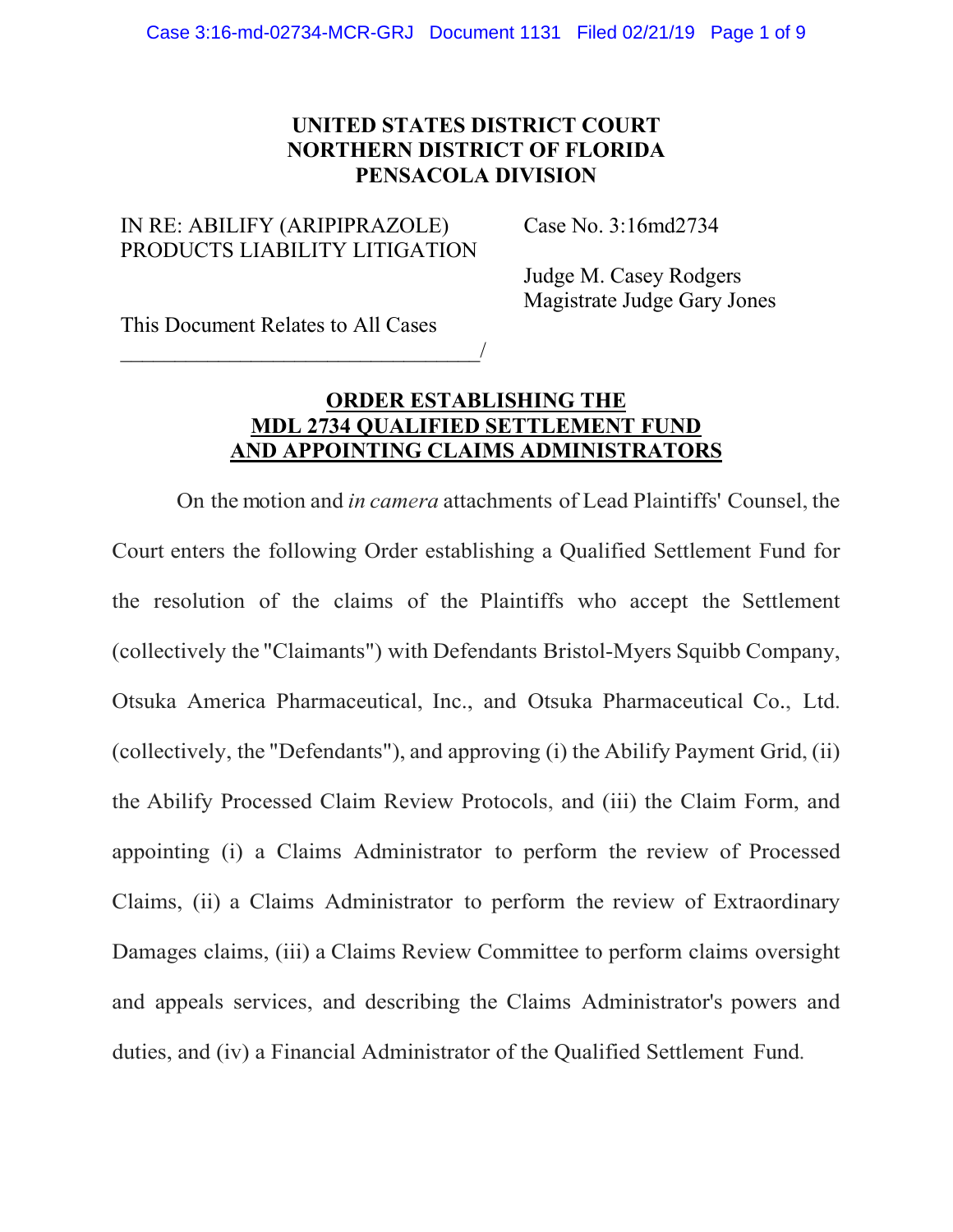- 1. Resolution of Claims. Lead Plaintiffs' Counsel and Defendants have entered into a Master Settlement Agreement ("the Settlement Agreement") to resolve the claims against the Defendants of the Plaintiffs who accept the Settlement, with 90% acceptance (as described in the Settlement Agreement) being required for the Settlement to be effective, unless this condition is waived by the Defendants (the "Effective Date"). The Settlement Fund is to be deposited into two accounts:(1) part will be deposited into a Qualified Settlement Fund for the benefit of the Claimants to be established by Claimants' Counsel through the Court, and (2) part will be deposited into the already established Abilify Common Fund, LLC (the "Common Fund").
- 2. Approval of the Qualified Settlement Fund. The Court approves the establishment of a Qualified Settlement Fund, to be called The MDL 2734 Qualified Settlement Fund (the "QSF"), pursuant to Internal Revenue Code § 468B and Treas. Reg. § 1.468B-1, to receive from the Defendants the Settlement Amount for the benefit of the Claimants under the Settlement Agreement, and to be held and administered in accordance with the terms of the Settlement Agreement. Until the Effective Date, (1) the QSF must be held in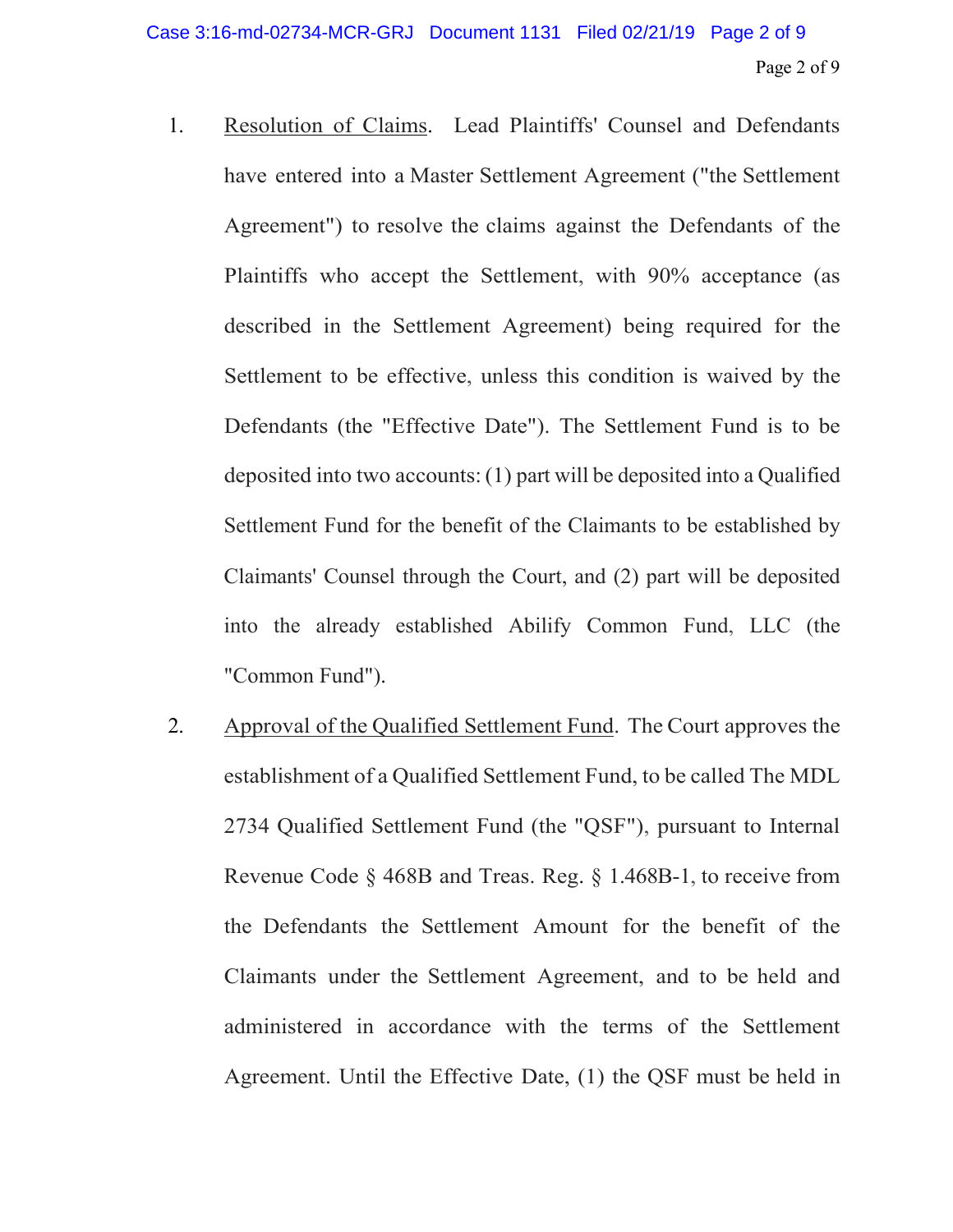trust and is not to be distributed, and (2) the deposit into the Common Fund will only be used for fair and reasonable administrative expenses. Should the Effective Date not occur, with the Defendants invoking their right to rescind the Settlement, the Claims Administrator must refund the balance of the QSF to the Defendants, and Lead Plaintiffs' Counsel must refund the balance of the amount deposited and any interest earned thereon, in the Common Fund, less incurred fair and reasonable administrative expenses, to the Defendants.

- 3. Approval of the Payment Grid, Processed Claim Review Protocols and Claim Form. The Court approves (i) the Abilify Payment Grid, as previously submitted to the Court *in camera,* (ii) the Abilify Processed Claim Review Protocols, as previously submitted to the Court *in camera,* and (iii) theClaim Form, as previously submitted to the Court *in camera.*
- 4. Appointment of Claims Administrator to Review Processed Claims. The Court hereby appoints BROWNGREER PLC, 250 Rocketts Way, Richmond, Virginia 23231, to serve as the Claims Administrator to review Processed Claims.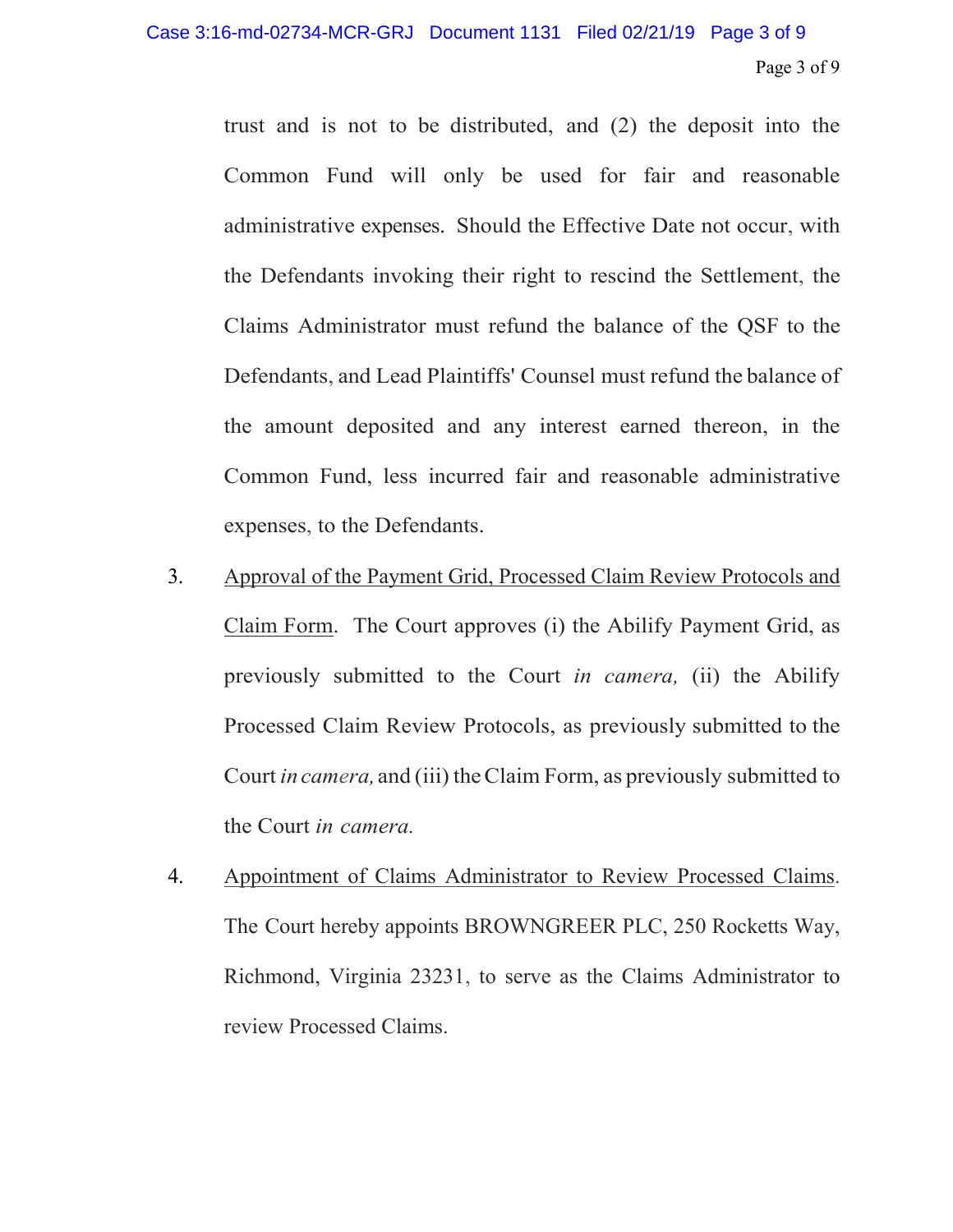- 5. Appointment of Claims Administrator to Review Extraordinary Damages Claims. The Court hereby appoints Attorney Edgar C. Gentle, III of the law firm Gentle, Turner, Sexton & Harbison, LLC, 501 Riverchase Parkway East, Hoover, Alabama 35244, to serve as the Claims Administrator to review Extraordinary Damages claims.
- 6. Appointment of Claims Review Committee. The Court approves the engagement of a Claims Review Committee to perform claims oversight and appeals services in accordance with the protocol previously submitted to the Court *in camera.* The Court hereby appoints the following 5 committee members: (i) Gary Wilson, or a representative from his firm; (ii) Kristian Rasmussen, or a representative from his firm; (iii) Bryan Aylstock, or a representative from his firm; (iv) BROWNGREER PLC; and (v) Ed Gentle, or a representative from his firm.
- 7. Appointment of QSF Financial Administrator. The Court approves the engagement of ARX Management, LLC ("ARX") to serve as the Financial Administrator of the QSF.
- 8. Powers and Obligations of Claims Administrator, BROWNGREER PLC, and ARX.
	- a. The Court hereby designates the Claims Administrator,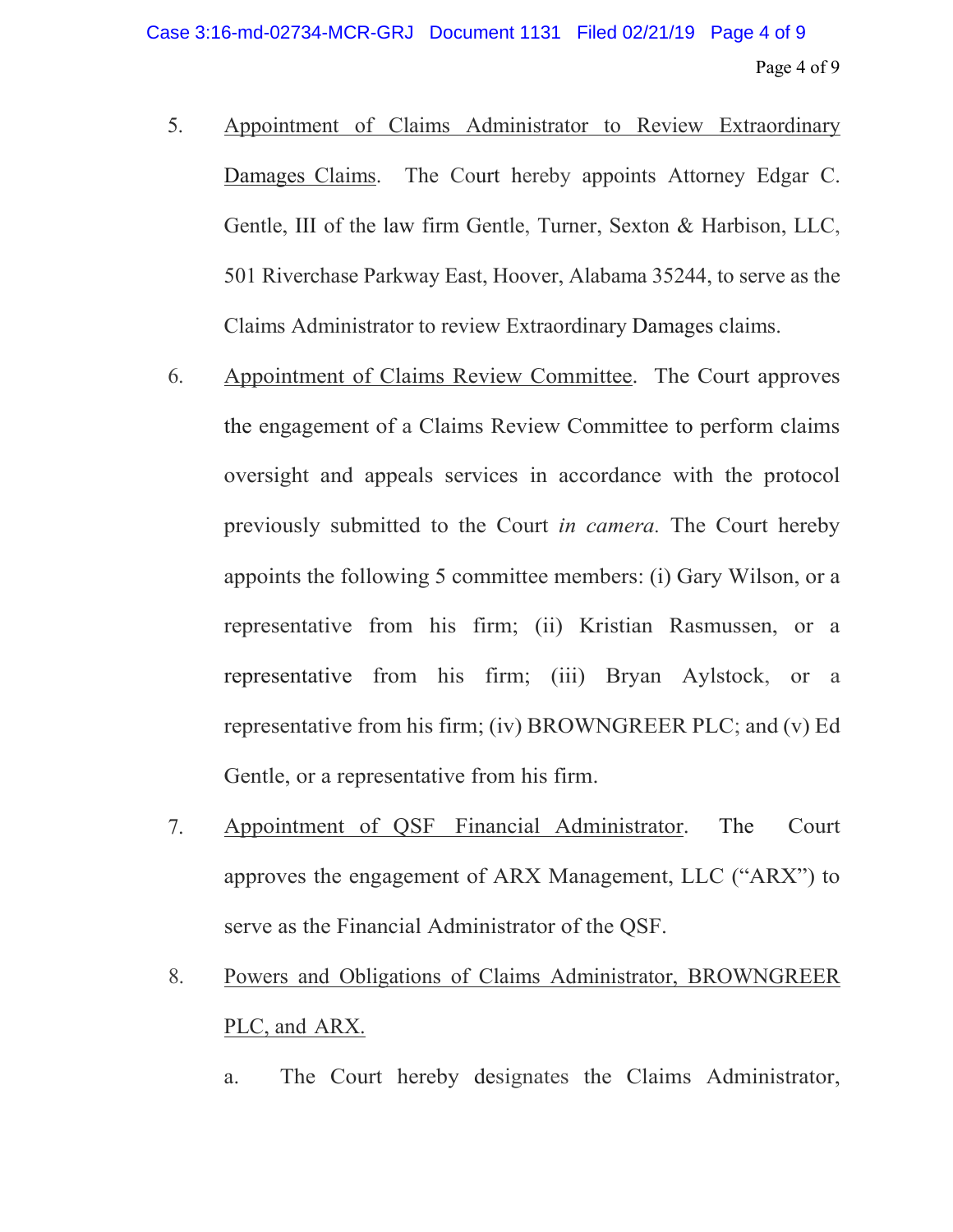BROWNGREER PLC, as the "administrator" of the QSF (as such term is defined in Treas. Reg.  $\S$  1.468B-2(k)(3)) who must discharge the obligations of an administrator with respect to the QSF under Treas. Reg. §§ l.468B-2(k)(3) and 1.468B-2(1).

- b. The Court hereby authorizes the Claims Administrators, jointly, to determine the timing of payments to eligible Claimants from the QSF.
- c. The Court authorizes the Claims Administrator, BROWNGREER PLC, to pay from the Common Fund reasonable fees and expenses associated with implementation of the Settlement, including but not limited to taxes (including expenses and costs incurred in connection with the accounting and taxation of the QSF (except that any taxes owed by the QSF shall be paid by the QSF).
- d. The Court authorizes the Claims Administrator, BROWNGREER PLC, working with the Lien Administrator, to pay any entity, including but not limited to a Medicare Secondary Payer Recovery Contractor (MSPRC), Medicare Advantage plan (Part C), Medicare prescription drug plan (Part D), Medicaid, any applicable health insurer, any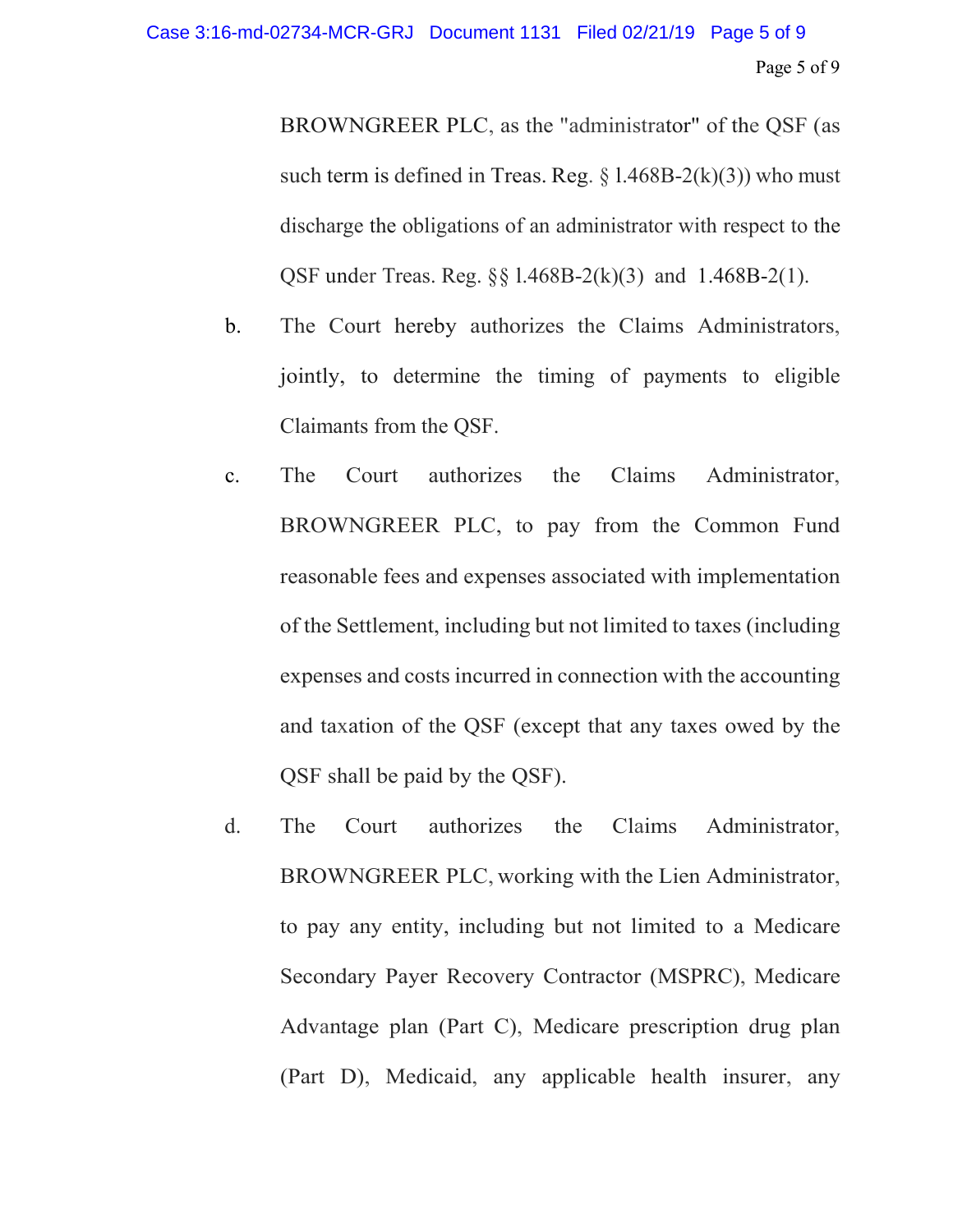applicable workers ' compensation insurer, or any entity that has advanced monies to or on behalf of any of the Claimants, to satisfy any lien, subrogation claim, claim to reimbursement for conditional payments, or other claim to reimbursement that any such entity may have against or from that Claimant's share of the amounts in the QSF.

- e. The Court authorizes the Claims Administrator, BROWNGREER PLC, to distribute all attorney fees and litigation expenses to Plaintiffs' Counsel, consistent with their existing contingency fee contracts and the terms of the Confidential Settlement.
- f. The Court authorizes the Claims Administration, BROWNGREER PLC, to apportion and distribute the balance of the QSF after payment of legal fees and other expenses.
- g. The Court authorizes the QSF Financial Administrator, ARX, to hold, manage , invest, and reinvest the assets of the QSF in a manner designed to preserve the accrued income and principal of the QSF for the purpose of the QSF under the Settlement Agreement, with the QSF to be held in a custody account with U.S. Bank, a depository institution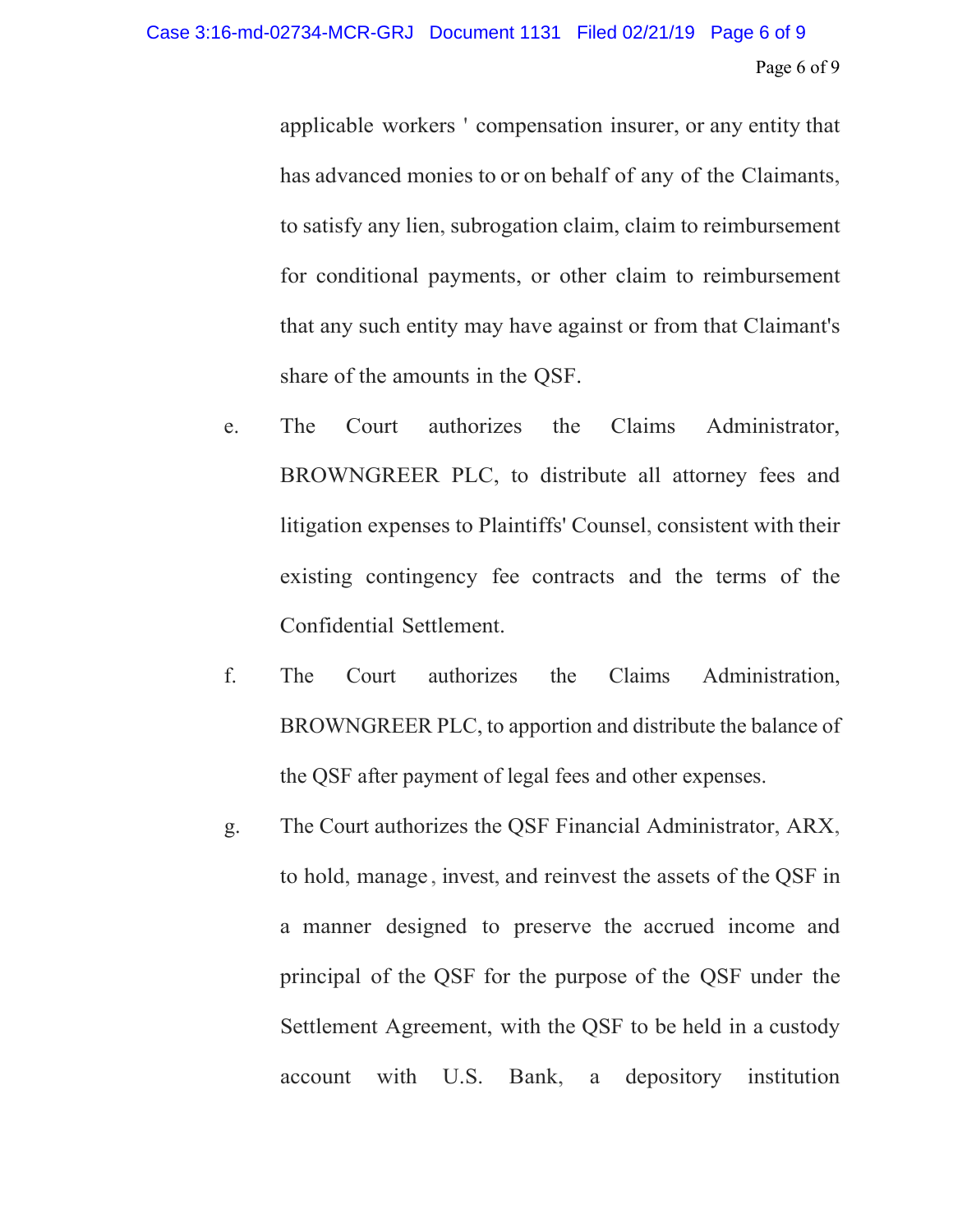headquartered in Minneapolis, Minnesota, and to be invested in instruments/securities comprised of (a) United States Agency, Government Sponsored Enterprises or Treasury securities or obligations (or a mutual fund invested solely in such instruments); (b) cash equivalent securities, including SEC registered money market funds and/or collateralized money market accounts; and/or (c) deposit and similar interest -bearing, or non-interest bearing accounts subject to Federal Depository Insurance Corporation protections as available; pay investment charges or fees associated with the QSF; and allocate payments of interest earned on the Fund.

- h. The Court authorizes the QSF Financial Administrator, ARX, to administer the QSF and effect qualified assignments of any resulting structured settlement liability within the meaning of Section 130(c) of the Internal Revenue Code to the qualified assignee and fund Special Needs Trusts.
- i. The Court directs the QSF Financial Administrator, ARX, on request by Plaintiffs' Counsel or the Court, to prepare and deliver QSF Statements to said Counsel or the Court, which must include a statement of receipts, investment earnings, and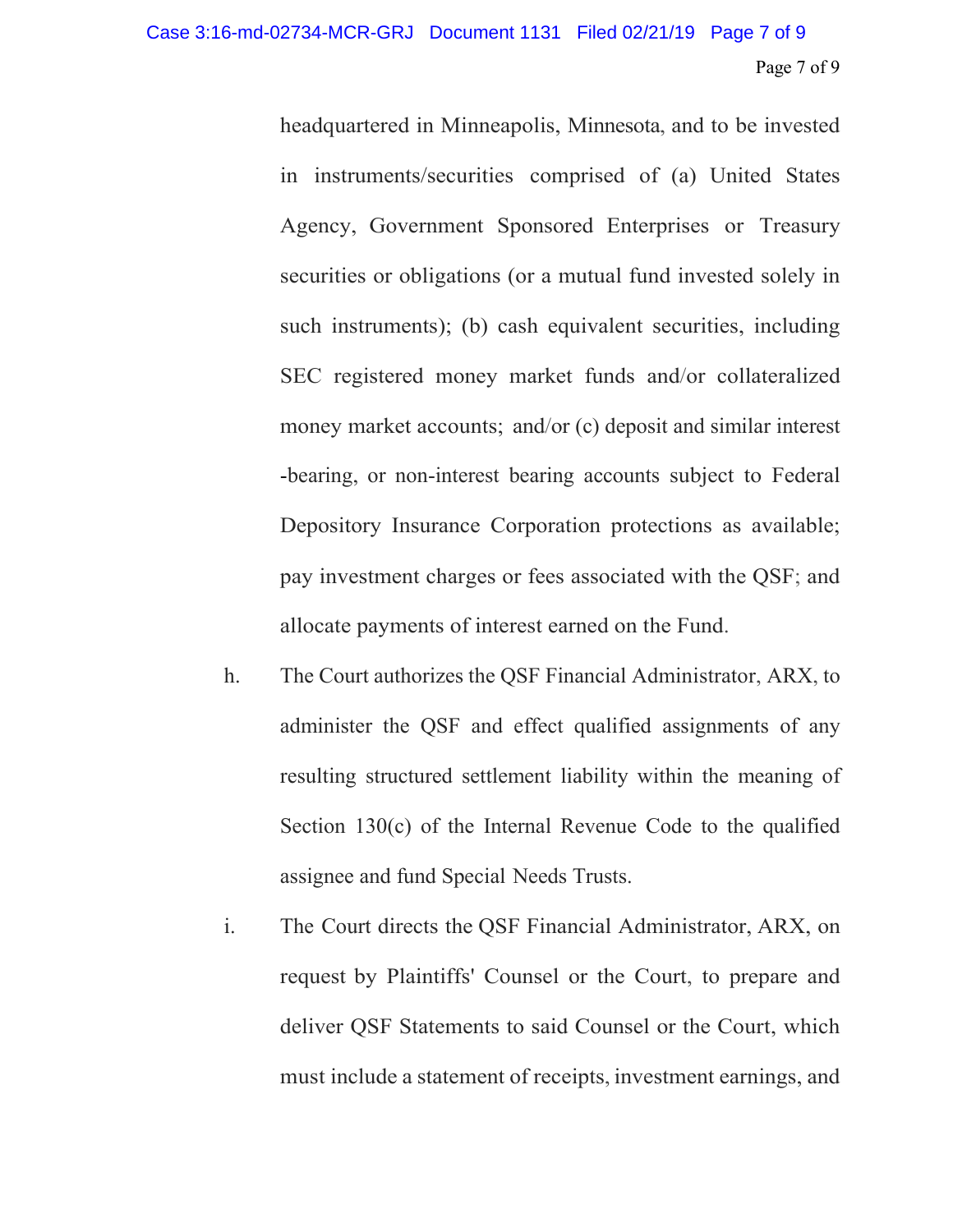## Page 8 of 9 Case 3:16-md-02734-MCR-GRJ Document 1131 Filed 02/21/19 Page 8 of 9

disbursements, no later than twenty (20) business days following the request.

- j. The Court directs the Claims Administrator, BROWNGREER PLC, to obtain a Federal Taxpayer Identification Number for the QSF on the execution of an Order by this Court establishing the QSF.
- k. The Court authorizes the Claims Administrators, jointly, to be paid, from the Common Fund, reasonable fees and expenses of QSF administration.
- l. The Court authorizes the Claims Administrator, BROWNGREER PLC, once final distribution of all monies paid into the QSF has occurred, to take appropriate steps to wind down and dissolve the QSF, and thereafter discharges the Claims Administrators from any further responsibility with respect to theQSF.
- m. The Court authorizes the Claims Administrators, jointly, and in conjunction with the Lien Administrator, to share information with and obtain health, treatment, billing and payment information regarding Claimants from Governmental Entities (as defined in the Settlement